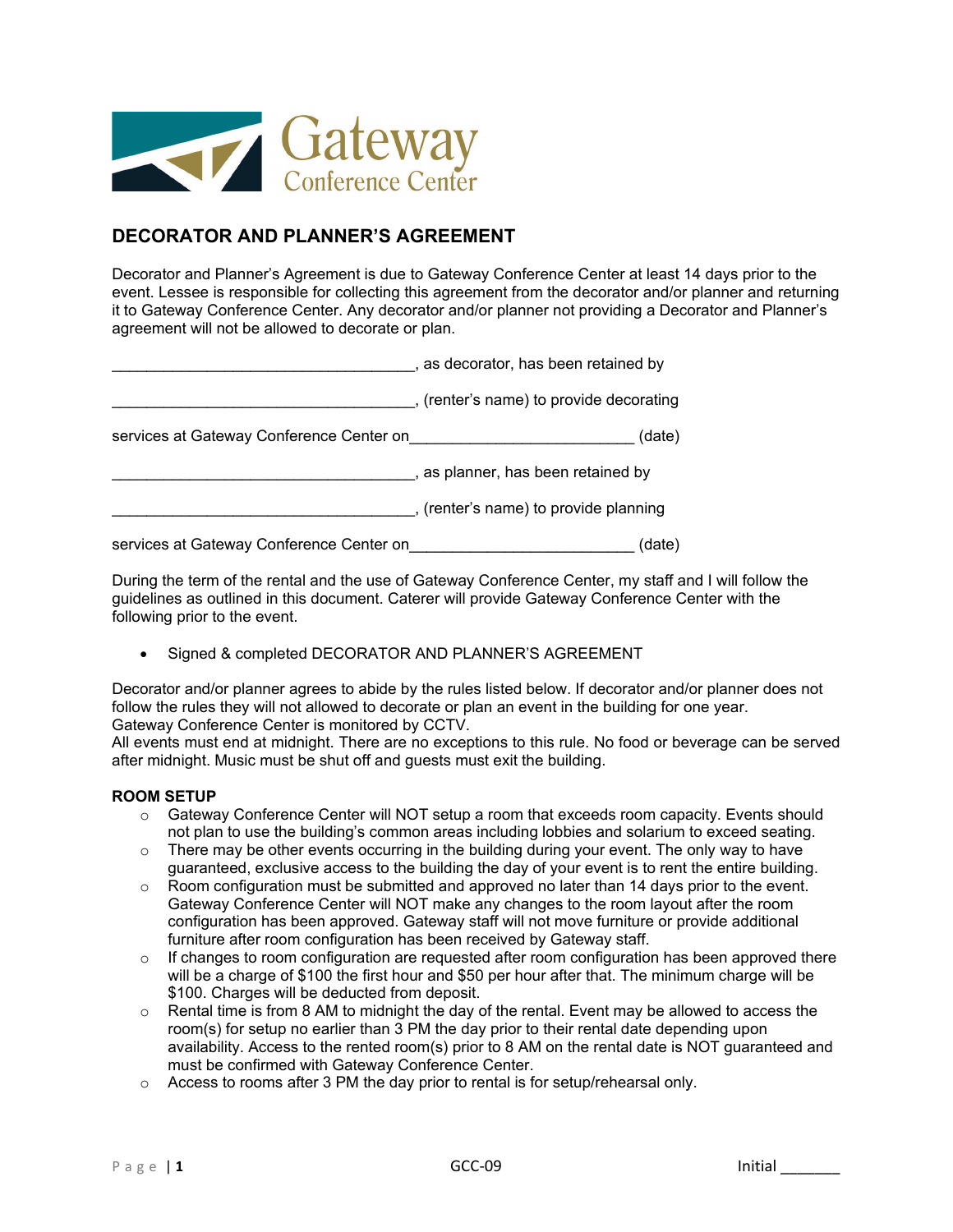- $\circ$  Any request for room access before 3 PM will be refused. Any member of the event party that arrives before 3 PM to setup will not be allowed entry to the building.
- $\circ$  Event does not have access to the Center after 1 AM the night of the event.
- $\circ$  Only the rooms rented may be used. Lobbies and/or solarium may not be used as part of an event. All food / beverages must be located inside the rented room(s).
- o Public areas such as parking lots, solarium, lobby and bathrooms are not to be blocked.
- $\circ$  Candles are permitted in the building, but must be enclosed in a container. Fireworks (including sparklers) are prohibited.
- o Only the table(s) and chair(s) located in the rented rooms can be used during event. The Center's furniture in common areas and dressing rooms shall not be moved or modified.
- $\circ$  Event will not use staples, tacks, tape, command strips, glue and / or paint on the furniture, walls, floors, and / or ceilings of the building.
- Tablecloths and/or any cloth cannot be ironed or steamed on the tables.<br>○ Gateway Conference Center will not set up any room in a manner that hi
- Gateway Conference Center will not set up any room in a manner that blocks emergency exits or obstructs exit signs. If event moves furniture within the room, emergency exits/routes are not to be blocked or obstructed and exit signs must be visible. Exit signs must be visible for the duration of any event. Exit routes and room capacities are clearly posted outside each room.

## **DELIVERIES**

- $\circ$  The Gateway Conference Center is not responsible for the correctness, damage or disappearance of event deliveries. To ensure correctness of deliveries event is advised to have all deliveries made when someone from the event is available on site.
- $\circ$  The Gateway Conference Center is not responsible for any items left after the event. All items brought into the building are taken out at the end of the event.
- $\circ$  If the Gateway Conference Center has approved leaving items in the building for a secondary vendor to pick up such as stage, furniture, etc. then vendor must pick up items no later than 11 AM on the date Gateway Conference Center has indicated (most commonly the first business day after the event).
- $\circ$  Gateway Conference Center is not responsible for the setup or breakdown of any décor/furniture from outside vendors including, but not limited to, stage, tables, chairs, couches, etc.
- $\circ$  Dependent upon room(s) availability, deliveries such as stage, furniture, etc. can be delivered to the room(s) rented before 3 PM if no other event has rented the room the day prior to event. All décor/furniture from outside sources is taken off-site the day of the event, unless Gateway Conference Center has indicated it may remain overnight.

#### **CLEANUP**

- $\circ$  Any stains left on the carpet or furniture, particularly red/pink stains, that our cleaning crew is unable to remove will automatically result in at least a \$250 fine which will be deducted from the deposit. This fine may be more than \$250 depending upon the size of the stain. If red wine is served and a stain results from the wine, this will result in the complete forfeiture of the \$250 deposit placed in order to serve red wine. Any gum or wax found in the carpet or furniture after your event will also result in a \$250 charge from your deposit.
- $\circ$  All exterior doors must be shut and locked upon exit from the facility. If any door is left unlocked and/or open from an event deposit is automatically forfeited.
- o Interior doors should be shut and locked before exiting to ensure safety of rented room(s). If another event gains access to rented room due to failure to shut and lock door(s), original event will be charged for any damage.
- $\circ$  All cleanup is to be done immediately after the event. Events will not have access to the building the next day.
- $\circ$  All food and trash shall be taken out of the building at the end of the event. All trash shall be bagged and placed inside the outdoor trash receptacle located at the rear of the facility.
- $\circ$  Every trash can in rented / used room(s) must be emptied including the lobbies, kitchen and VIP / dressing rooms.
- o All large pieces of trash including food, programs, napkins, plates, rose petals, etc. must be swept / cleaned off the floor and disposed of with all trash in cans.
- $\circ$  Trash is not to be dragged on the carpeting. Larger trash cans should be used to collect smaller bags to transport to the outside receptacle.